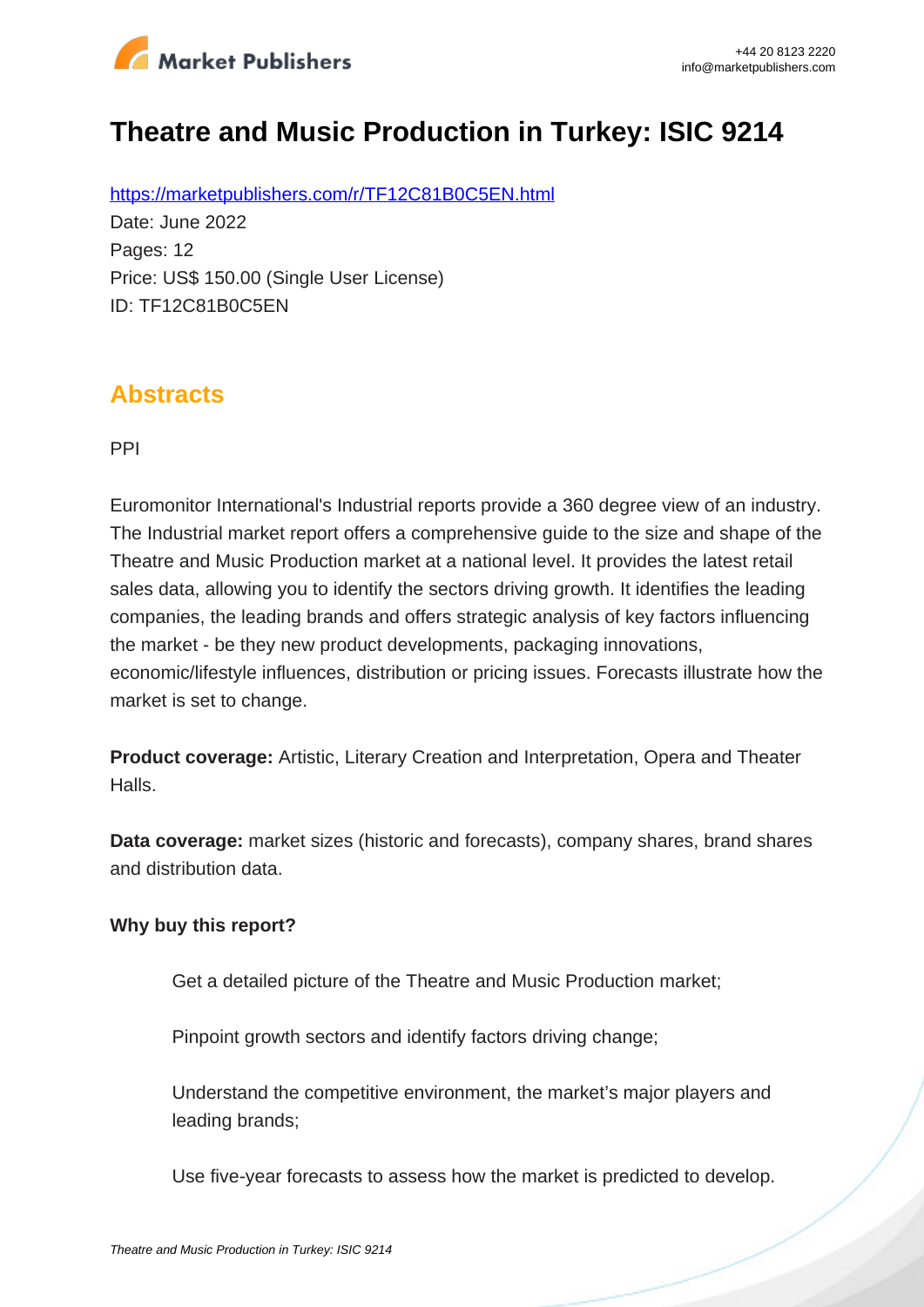

Euromonitor International has over 40 years' experience of publishing market research reports, business reference books and online information systems. With offices in London, Chicago, Singapore, Shanghai, Vilnius, Dubai, Cape Town, Santiago, Sydney, Tokyo and Bangalore and a network of over 800 analysts worldwide, Euromonitor International has a unique capability to develop reliable information resources to help drive informed strategic planning.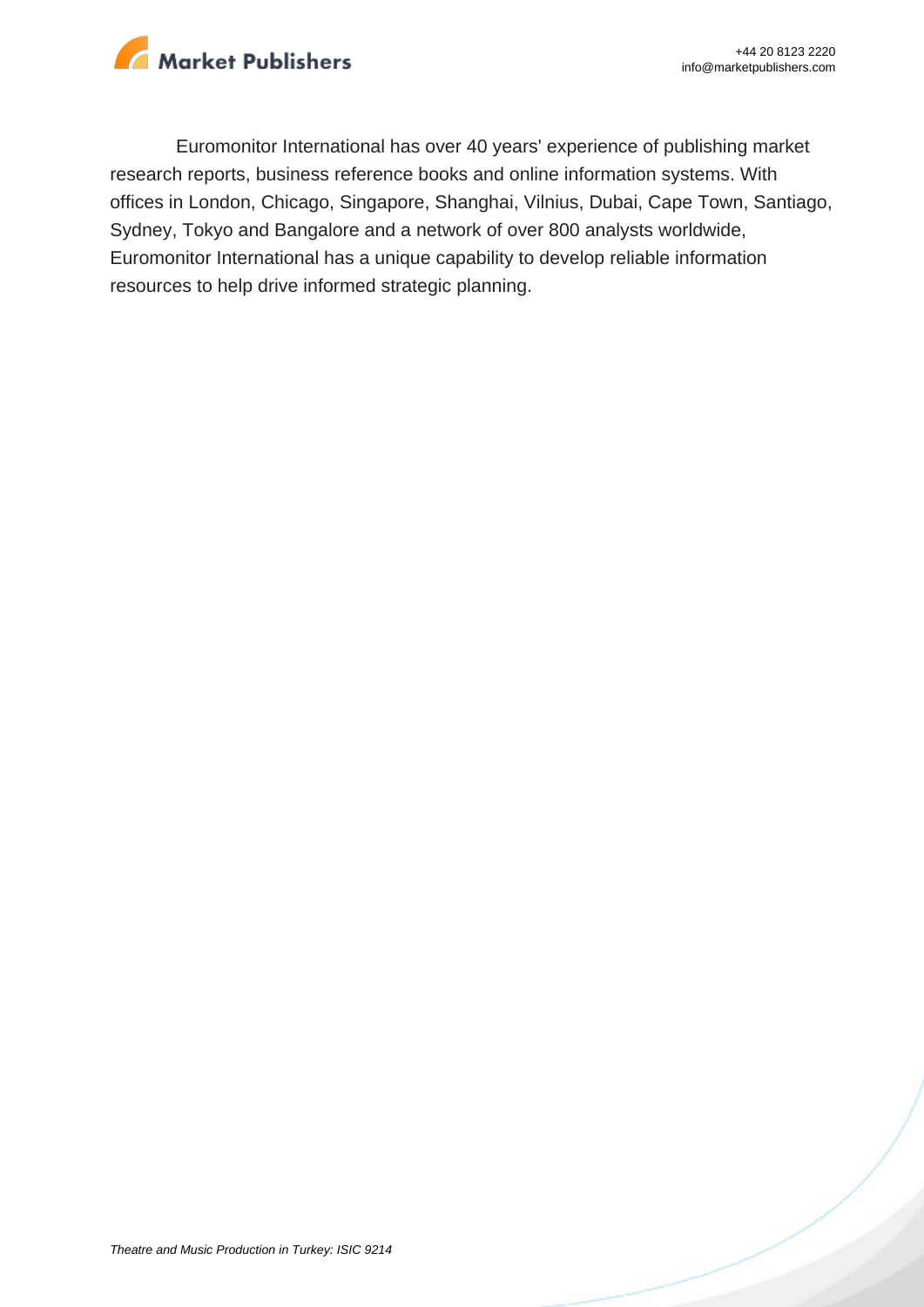

## **Contents**

THEATRE AND MUSIC PRODUCTION IN TURKEY: ISIC 9214 **HEADLINES** INDUSTRY OVERVIEW TURNOVER SCORECARD Summary 1 Scorecard of Turnover Pillar 2021 CHART 1 Turnover Regional Comparison 2021 CHART 2 Turnover per Capita Regional Comparison 2021 CHART 3 Turnover Growth Regional Comparison 2016-2026 CHART 4 Turnover 2016-2026 CHART 5 Turnover by Category 2016-2021 CHART 6 Turnover by Category 2021-2026 CHART 7 Turnover per Employee 2016-2021 COST STRUCTURE CHART 8 Cost Structure 2016-2021 CHART 9 Profit and Profit Margin 2016-2021 CHART 10 Average Salary 2016-2021 CHART 11 Labour Costs and Employee Productivity Comparison 2016-2021 CHART 12 Market Structure by Buyer 2016-2021 **FIRMOGRAPHICS** CHART 13 Number of Companies by Size 2016/2021 CHART 14 Competitive Landscape Structure by Company Size 2016/2021 CHART 15 Top Companies' Ranking 2016-2021 and % of Turnover 2021 ATTRACTIVENESS INDEX CHART 16 Attractiveness Index in Selected Industries 2021 ECONOMIC CONTEXT AND LABOUR MARKET Summary 2 Economic Context and Labour Market 2021